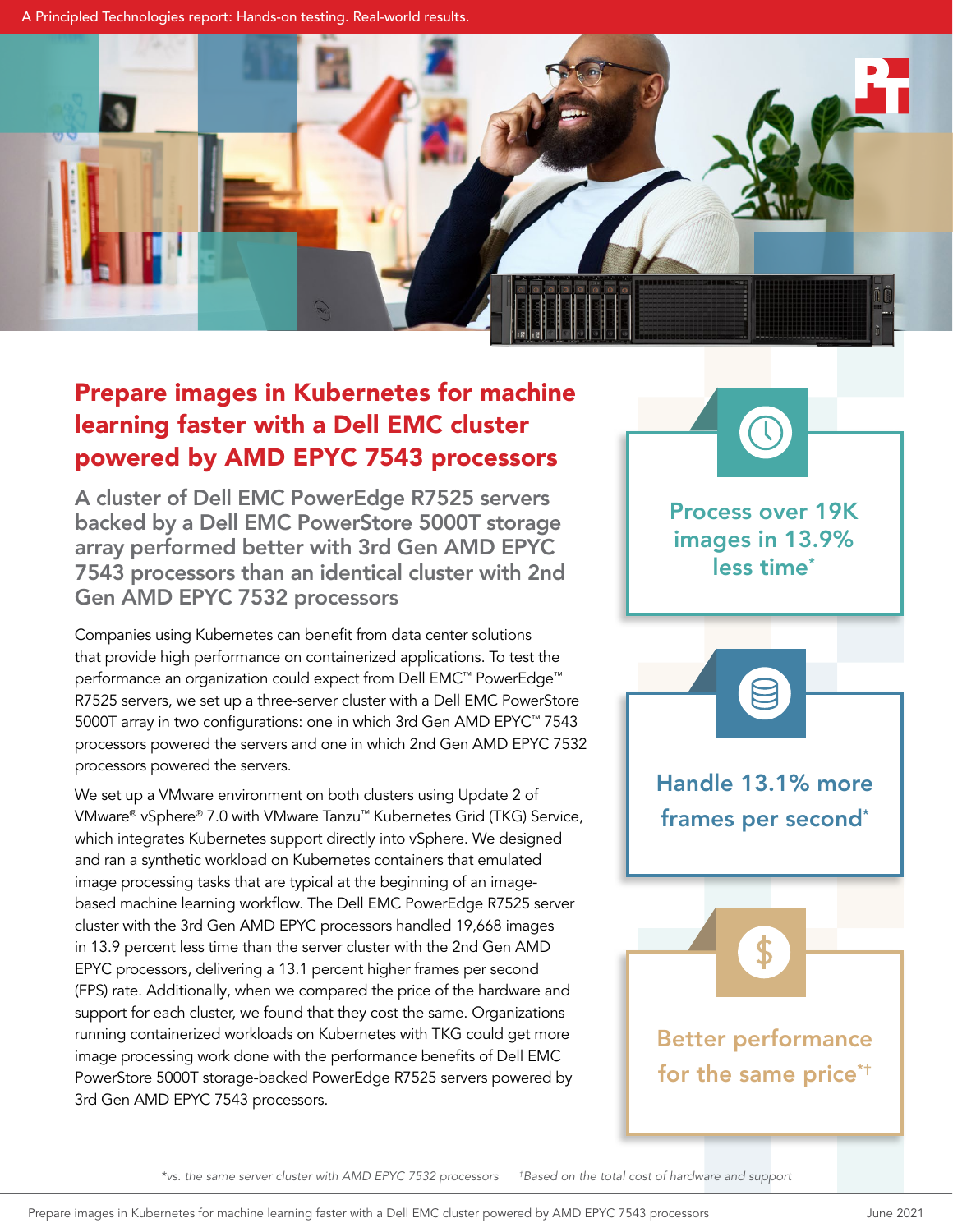### How we approached testing

In our data center, we compared the following clusters:

- A three-node cluster with Dell EMC PowerEdge R7525 servers, 3rd Gen AMD EPYC 7543 processors, and a Dell EMC PowerStore 5000T storage array. As of April 26, 2021, the price for hardware plus Basic Next Business Day support (36 months) for one server with 3rd Gen processors was \$35,718.01, or \$107,154.03 for a three-server cluster.[1](#page-6-0) The price of the Dell EMC PowerStore 5000T with ProSupport and Next Business Day Onsite Service (36 months) was \$425,865.93.<sup>2</sup> Adding these prices together, we found that the total cost of this cluster configuration came to \$958,885.89.
- A three-node cluster with Dell EMC PowerEdge R7525 servers, 2nd Gen AMD EPYC 7532 processors, and a Dell EMC PowerStore 5000T storage array. As of April 26, 2021, the price for hardware plus Basic Next Business Day support (36 months) for one server with 2nd Gen processors was \$35,718.01, or \$107,154.03 for a three-server cluster.[3](#page-6-2) The price of the Dell EMC PowerStore 5000T with ProSupport and Next Business Day Onsite Service (36 months) was \$425,865.93.<sup>4</sup> Adding these prices together, we found that the total cost of this cluster configuration came to \$958,885.89.

Aside from the processors we tested, we configured the server clusters identically, equipping each with two 480GB 6Gbps SATA M.2 SSDs, 512 GB of PC4-3200 RAM, a dual-port 1Gb Ethernet adapter, and a dual-port Fibre Channel adapter for storage connectivity. We configured and created a 2TB volume on the Dell EMC PowerStore 5000T storage system, and then mapped the volume to all PowerEdge R7525 servers as a shared datastore for TKG deployment. The vSphere with TKG cluster in our testing had 44 guaranteed-large worker nodes and a pod on each node with 3 CPU threads and 10 GB of memory reserved. For more details about our configurations and testing methodologies, see the [science behind the report](http://facts.pt/oYvyygs).

#### About AMD EPYC 7543 processors

These 32-core processors use AMD Infinity Architecture and are part of the AMD EPYC 7003 Series. The latest offering from AMD, 3rd Gen EPYC processors offer increased I/O with up to 32MB L3 cache per core, 7nm x86 hybrid die core, and new security features such as Secure Encrypted Virtualization - Secure Nested Paging (SEV-SNP) and Encrypted State (SEV-ES).<sup>[5](#page-6-4)</sup> According to AMD, the EPYC 7543 model is well suited for workloads such as analytics, CAE/CFD/FEA, and media streaming.<sup>6</sup>

Learn more at [https://www.amd.com/en/processors/](https://www.amd.com/en/processors/epyc-7003-series) [epyc-7003-series.](https://www.amd.com/en/processors/epyc-7003-series)



Prepare images in Kubernetes for machine learning faster with a Dell EMC cluster powered by AMD EPYC 7543 processors June 2021 | 2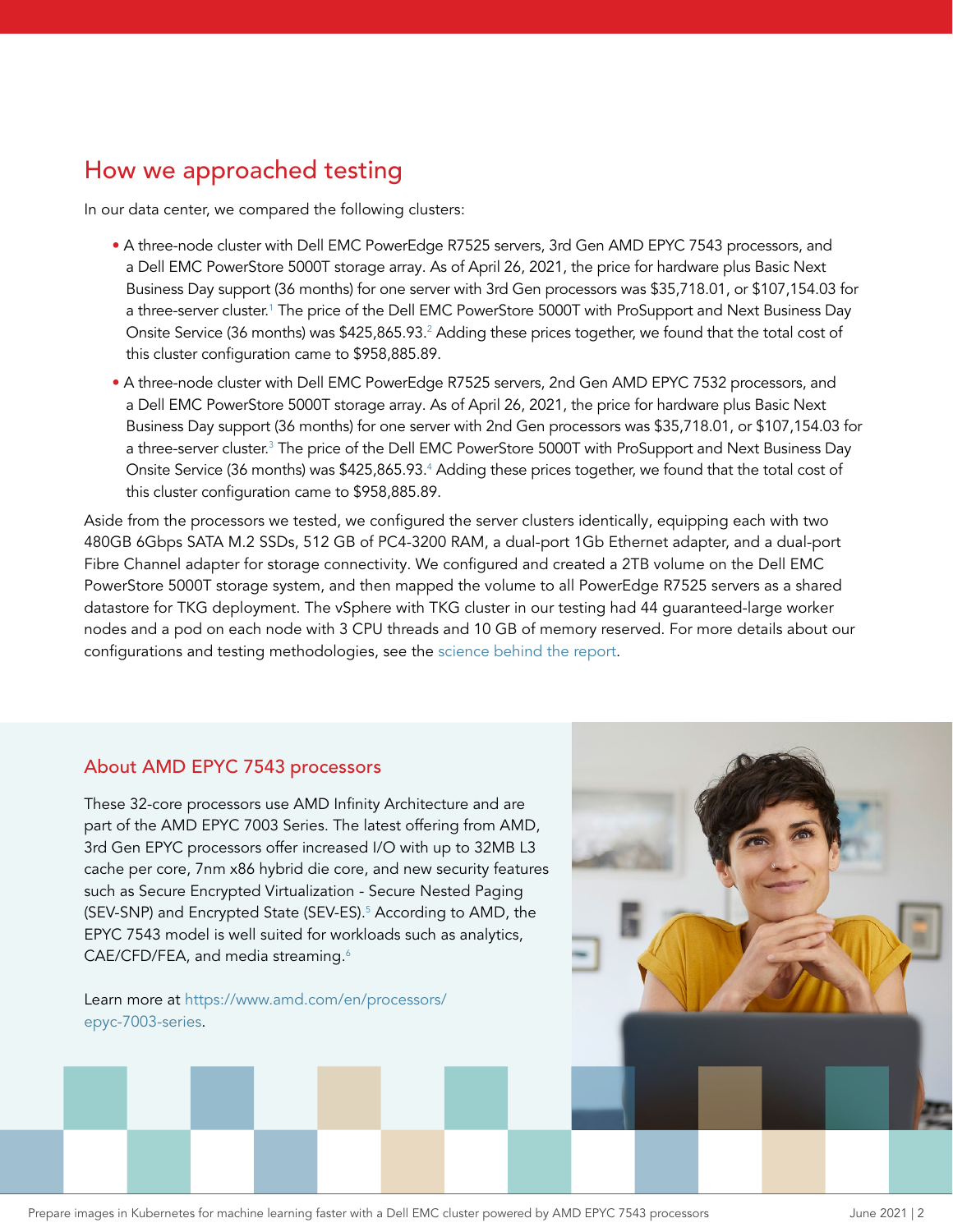### Less time to process images

Before organizations can use their image-based machine learning algorithms to analyze data, they must first prepare the data. The workload we used mimicked simple image processing tasks that a company might run on Kubernetes with TKG during this preparation phase. With a solution that can sort and prepare images faster, organizations working in areas such as manufacturing, healthcare, and security could reach insights sooner. (See [page 5](#page-4-0) for more real-world benefits.) As Figure 1 shows, Dell EMC PowerEdge R7525 servers powered by 3rd Gen AMD EPYC 7543 processors and backed by the Dell EMC PowerStore 5000T array took 36 minutes and 41 seconds to process 19,668 images—13.9 percent less time than the same servers and storage array with 2nd Gen AMD EPYC 7432 processors, which took 42 minutes and 37 seconds.



Figure 1: Time to process a set of 19,668 images from the synthetic benchmark we used (minutes:seconds). Lower is better. Source: Principled Technologies.



#### About Dell EMC PowerEdge R7525 servers

According to Dell Technologies, these servers offer the following specifications:<sup>7</sup>

- Up to 128 high-performance 3rd Gen AMD EPYC cores in two sockets
- Support for 24 Gen4 NVMe™ direct connections
- 32 DDR4 RDIMM or LRDIMM memory module slots
- Up to eight PCIe® Gen4 slots
- Automated server life cycle management
- OpenManage Integration for VMware vSphere, which delivers server life cycle support in VMware vCenter® environments with hardware monitoring and alerts, VMware ESXi™ deployment, and firmware management $8$

To learn more, visit<https://www.dell.com/en-us/work/shop/povw/poweredge-r7525>.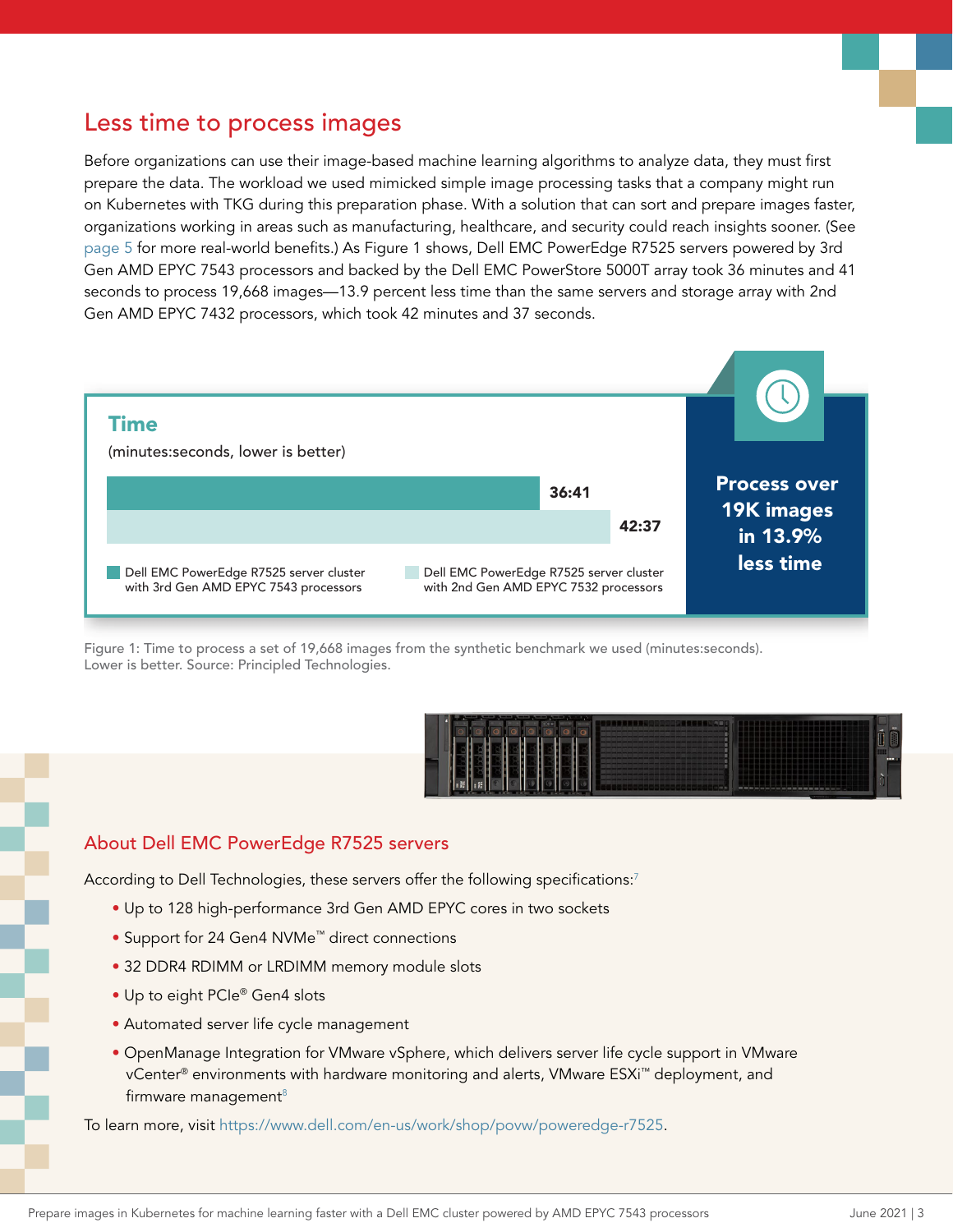### About the Dell EMC PowerStore 5000T

During testing, we backed each cluster configuration with a Dell EMC PowerStore 5000T storage array. According to Dell Technologies, "PowerStore T models provide organizations with all the benefits of an enterprise unified storage platform for block, file and vVol data, while enabling flexible growth with the intelligent scale-up and scale-out capability of appliance clusters." The 5000T model offers unified block, file, and VMware vSphere vVols support, 8[9](#page-6-8)8.56 TB of raw capacity, and 25 NVMe drive slots.<sup>9</sup>

Learn more at [https://www.delltechnologies.com/en-us/storage/powerstore-storage-appliance/](https://www.delltechnologies.com/en-us/storage/powerstore-storage-appliance/powerstore-t-series.htm) [powerstore-t-series.htm.](https://www.delltechnologies.com/en-us/storage/powerstore-storage-appliance/powerstore-t-series.htm)

Because our workload was CPU-intensive, the configurations only minimally utilized the storage array, which indicates that the Dell EMC PowerStore 5000T had the resources available to potentially run other workloads or support more clusters. For more information on how the workload impacted the storage array during testing, see the [science behind the report.](http://facts.pt/oYvyygs)



## A higher FPS processing rate

Figure 2 illustrates the image processing rate each solution achieved in our testing. The cluster with 2nd Gen AMD EPYC 7432 processors and the PowerStore 5000T storage array achieved a rate of 8,263 FPS. Meanwhile, the 3rd Gen AMD EPYC 7543 processor-powered Dell EMC PowerEdge 7525 cluster with the PowerStore 5000T storage array processed the images at a rate of 9,349 FPS—an improvement of 13.1 percent.



Figure 2: The image processing rate for each solution in frames per second (FPS). Higher is better. Source: Principled Technologies.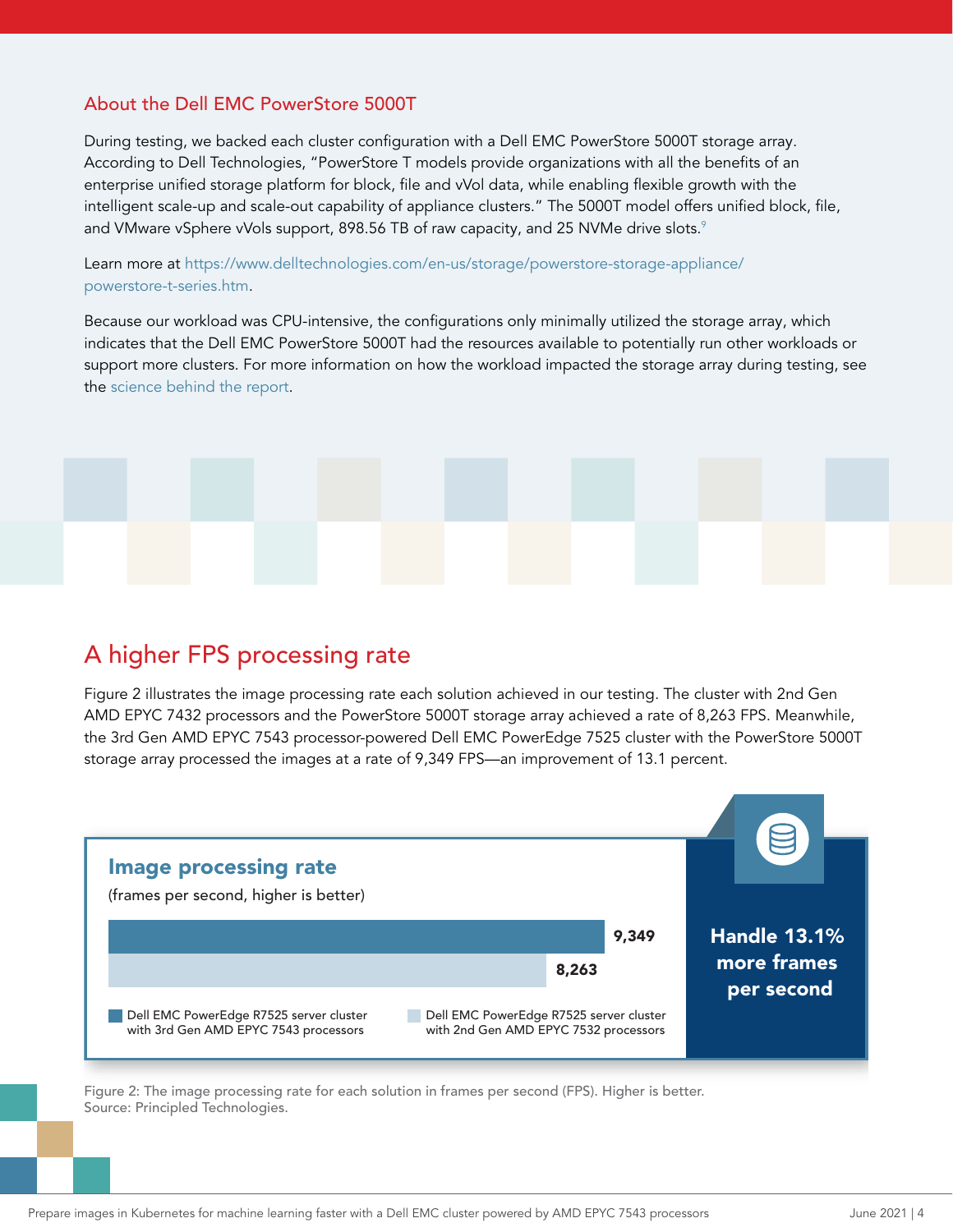### <span id="page-4-0"></span>About VMware vSphere with Tanzu

To run our workload, we used Tanzu Kubernetes Grid. VMware states that TKG is a "CNCF-certified, enterprise-ready Kubernetes runtime that streamlines operations across a multi-cloud infrastructure["10](#page-6-9) that also "provides a consistent, upstream-compatible implementation of Kubernetes, that is tested, signed, and supported by VMware."<sup>[11](#page-6-10)</sup> TKG is part of the VMware Tanzu portfolio, which enables organizations to "build, run and manage modern apps on any cloud—and continuously deliver value to your customers," as well as to "simplify multi-cloud operations and free developers to move faster with easy access to the right resources," according to VMware.<sup>[12](#page-6-11)</sup>

The VMware Tanzu portfolio includes products that could enhance a user's TKG deployment, including the following:

- Tanzu Mission Control: From a single pane of glass, Tanzu users can provision and manage their TKG clusters, secure apps and clusters with policy-based security features, and provide self-service Kubernetes to developers<sup>[13](#page-6-12)</sup>
- Tanzu Service Mesh: Allows users to secure applications through network encryption and authorization polices as well as auto-scale and load balance applications<sup>[14](#page-6-13)</sup>
- Tanzu Observability: Offers health and performance monitoring of applications and cloud infrastructure and alerting for on-premises and cloud-based Kubernetes clusters and applications<sup>[15](#page-6-14)</sup>

For more information, visit [https://tanzu.vmware.com/tanzu.](https://tanzu.vmware.com/tanzu)



### Real-world benefits for retail

For stores that use computer vision to prevent shoplifting, keep their shelves properly stocked, or optimize their marketing, accomplishing tasks in less time during the machine learning workflow could translate to achieving those goals faster. During the image preprocessing phase, which prepares images for machine learning algorithms, your company could save time by running vSphere with TKG workloads on Dell EMC PowerEdge R7525 servers with 3rd Gen AMD EPYC 7543 processors backed by a Dell EMC PowerStore 5000T storage array. We saw a boost in performance when a cluster of these servers processed images in 13.9 percent less time—and at a 13.1 percent higher FPS rate—compared to the same servers with 2nd Gen AMD EPYC processors and the same storage array. With this increased performance, your store could get important insights in less time, enabling you to deliver a safe and personalized shopping experience to your customers.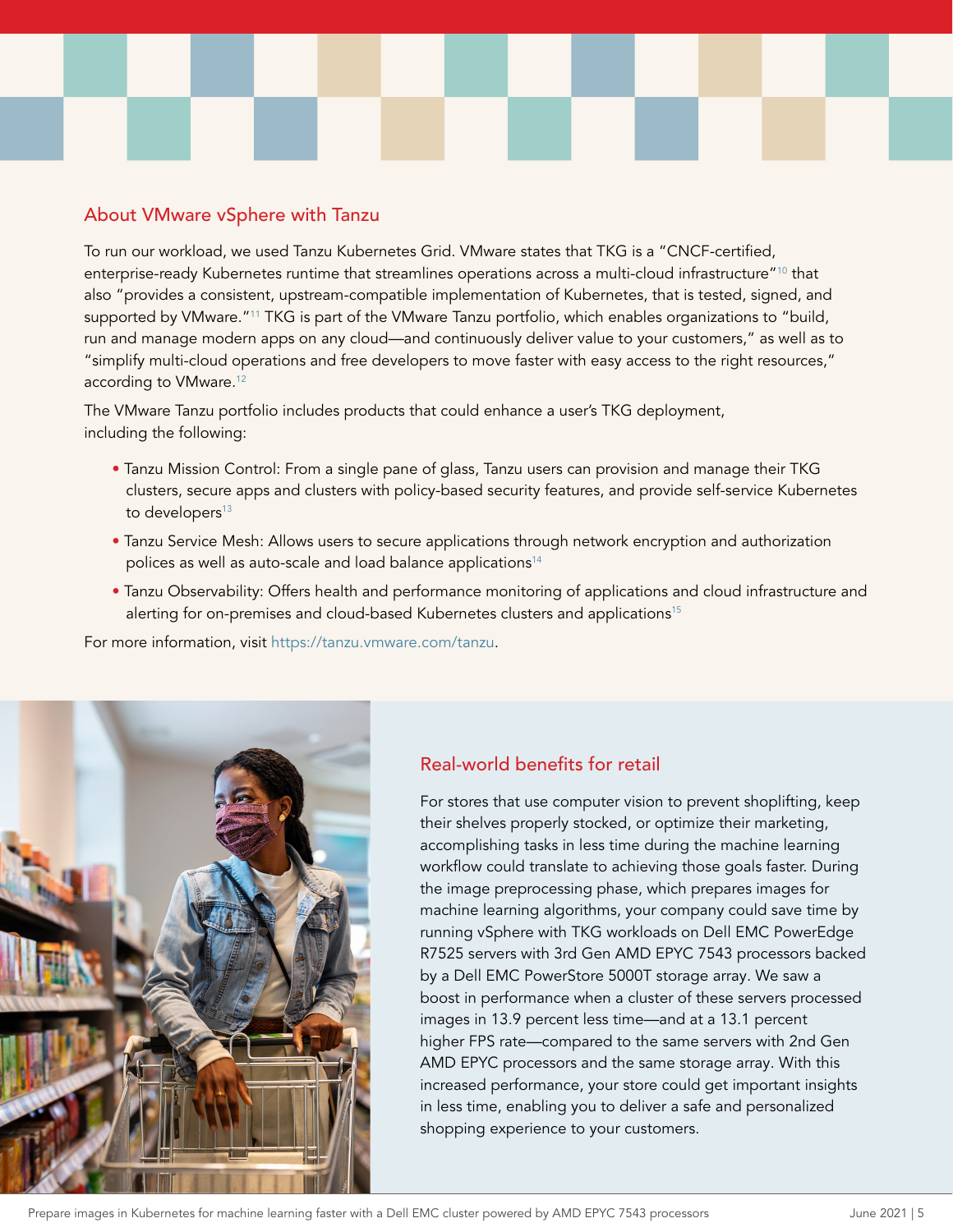

#### About VMware vSphere 7.0 Update 2

We used VMware vSphere 7.0 Update 2 for our test environment. According to VMware, this vSphere 7.0 update includes a CPU scheduler that is optimized for AMD EPYC processors, as it is "designed to take advantage of the multiple last-level caches (LLCs) per CPU socket offered by the AMD EPYC processors." VMware also states that vSphere 7.0 Update 2 with the CPU scheduler can achieve near-optimal performance on most applications and benchmarks on AMD EPYC processors.<sup>16</sup>

For more information, visit [https://www.vmware.com/products/vsphere.html.](https://www.vmware.com/products/vsphere.html)



## Conclusion

In a vSphere 7.0 Update 2 environment with Tanzu Kubernetes Grid, we compared the image processing performance of Kubernetes workloads on two cluster configurations of Dell EMC PowerEdge R7525 servers: one cluster with 3rd Gen AMD EPYC 7543 processors and the other cluster with 2nd Gen AMD EPYC 7532 processors. We backed both clusters with a Dell EMC PowerStore 5000T storage array, which showed minimal utilization during testing. We found that the cluster with the 3rd Gen AMD EPYC processors handled 13.1 percent more frames per second, processing 19,668 images in 13.9 percent less time than the cluster with the 2nd Gen AMD EPYC processors. These results indicate that without paying an increased price for newer hardware, an organization using vSphere with TKG to run their Kubernetes workloads could get better image processing performance by choosing Dell EMC PowerEdge R7525 servers powered by 3rd Gen AMD EPYC 7543 processors. By backing the servers with a Dell EMC PowerStore 5000T, they could also get additional storage support to run other workloads.